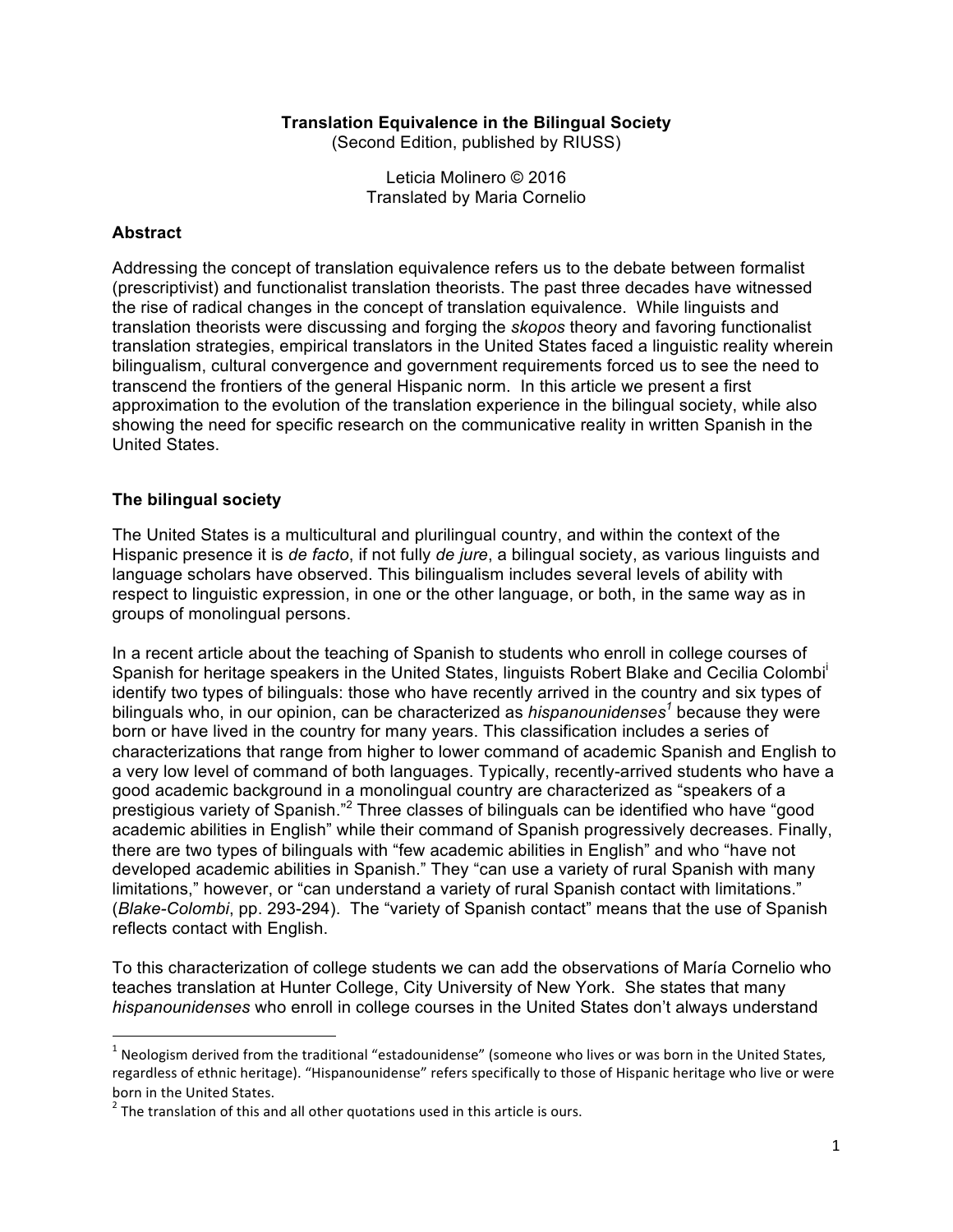word definitions in the *Diccionario de la lengua española* of the Spanish Royal Academy (DLE). 3

Moreover, in his survey on bilingualism in the state of New Mexico**ii** (the only state with Spanish and English as official languages and one of the few in which bilingual education is the policy), linguist and journalist Fernando Martín Pescador poses the question of identity directly to respondents. He believes that the designation of bilingualism in the U.S. Census does not fully represent the reality, since that specific question seeks to determine if the person speaks another language at home, without taking into account the fact that there are multilingual individuals who speak only one language at home and are thus erroneously disqualified as bilinguals.

A new concept of bilingualism that reveals itself among these respondents is that they consider that "Spanish is a language of the land" and this is more important in their self-identity as bilinguals than whether they actually speak Spanish. In fact, many English-speaking monolinguals of Spanish heritage who have lost their ability to communicate in Spanish nevertheless consider themselves bilinguals:

"[two of those surveyed] make it clear that being bilingual for them goes beyond the linguistic concept of being fluent in two languages. They link being bilingual to their own identity, to their roots, to their family, to their memories. Both speak of origins. Of genesis. As if the language used during the creation of a culture were tied to that culture and its inhabitants until the end of their days. Race, identity, language, land, are all united in the myth of origins. If the language is lost, so one loses one's identity, memories, origins, and land." (Pescador, 12-13)

Another interesting observation of this study is applying the term bilingual to all those who have some knowledge of the other language, even if they are not fluent. Although the survey registers small percentages of people who are monolingual in Spanish and other native languages, its author states that an elementary recognition of English among Spanish-speaking monolinguals is enough to characterize them as bilinguals.

In summary, the bilingual *hispanounidense* society presents a population of readers of the Spanish language who pose great challenges for translators in terms of reading comprehension. That is, academic or standard Spanish, addressed by the academic precept which charges the academies of the language with prescribing the Spanish norm in accordance with the level of educated speakers in a country, presents a dilemma in terms of establishing levels of reading comprehension, which would be the required condition for translations that target limited-English-proficiency and low-literacy audiences.

# **Translation in the bilingual society**

Those of us who reside and translate in the United States are generally professionals from Spanish-speaking, mostly monolingual countries*.* Thirty years ago, many of these translators had not studied translation in a university or done coursework in theoretical translation studies. Rather, we were professionals from other disciplines (lawyers, architects, educators, writers, engineers, physicians, teachers of various subjects) who chose translation as our main line of work in this country. The characteristic shared by this group of translators is that we arrived in this country well-versed in the educated Hispanic norm.

 

 $3$  María Cornelio 2014, oral communication,  $7^{\text{th}}$  April.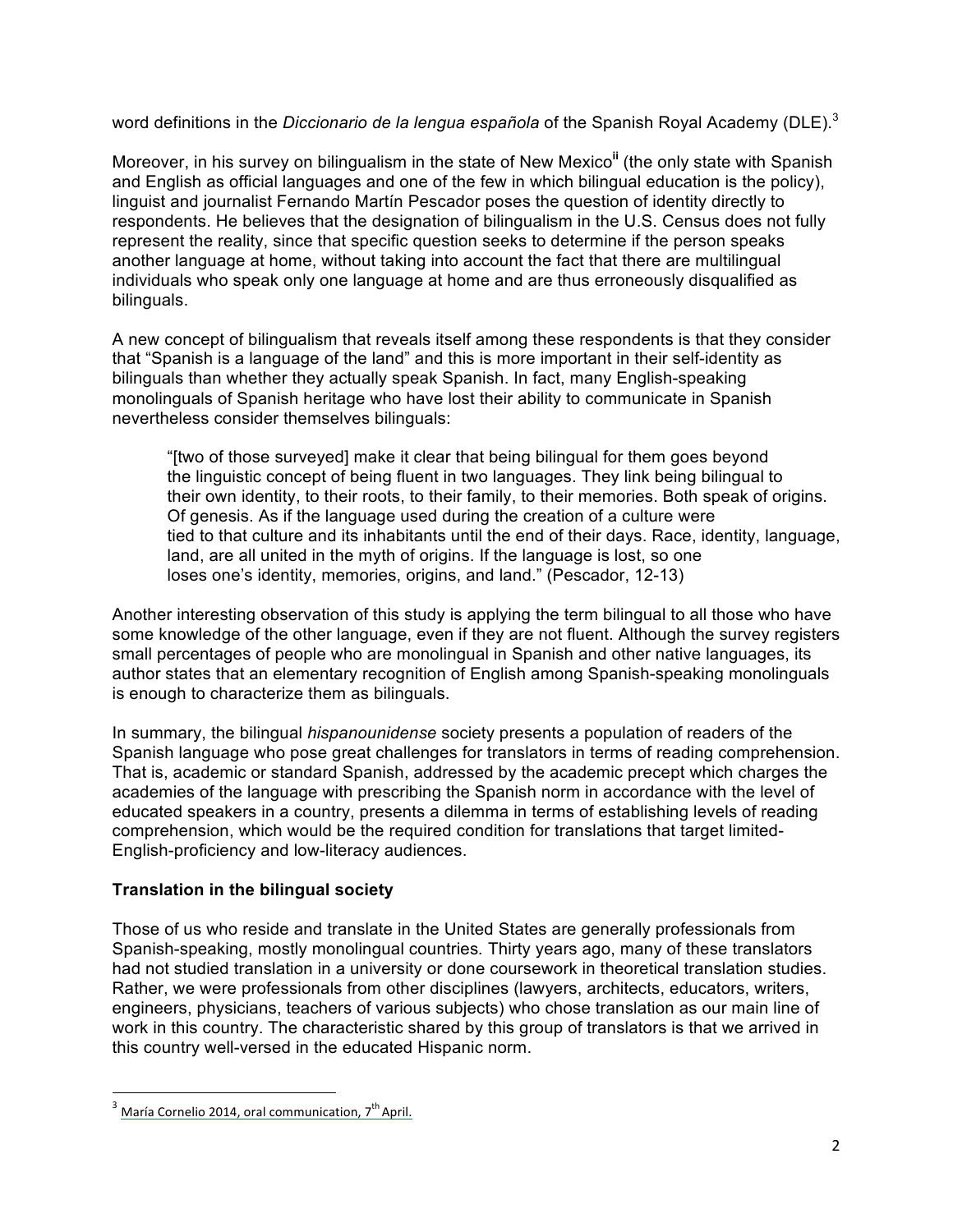The experience of translation places us face-to-face with the linguistic and cultural convergence lived through by the *hispanounidense* population while at the same time being conscious of the need to affirm the Hispanic norm to maintain the unity and communicative competence of a universal language. This challenge arises in terms of recognizing what makes communicative sense even at the expense of the general normative prescriptions of the language. Given the diversity of origins of Spanish speakers, generational differences and contact with the hegemonic language which functions as the global *lingua franca*, it is to be expected that the use of Spanish in the United States will acquire certain distinctive characteristics.

Initially and naturally, each translator responds to the text from the perspective of the general Hispanic norm. However, the *hispanounidense* experience provides translators on the one hand with data on lack of comprehension on the part of the reader (terms such as *conllevar, efectuar, elucubrar, gestionar, involucrar, para con, reunir* o *satisfacer las condiciones, siniestrar, suministrar, transar, transigir*), and on the other, translation market requirements. These entail calques, borrowings, and assimilations (*calificar para, ser elegible para, copago, proveer, hospicio, corte* instead of *tribunal*, *referido* or *referimiento* instead of *derivación*, *referencia, legal*  instead of *jurídico, crimen* instead of *delito, estatuto de limitaciones* instead of *derecho* o *plazo de prescripción*).

This translation experience, although not well studied or documented yet, is registered anecdotally through a series of interactions that are part of the translation process. These include:

- The request that the translation be specifically for "U.S. Spanish"
- Lack of reader comprehension as reported to the translator by the intermediary who requests the translation
- Translation reviews (corrections) received by the translator from his/her direct clients' internal reviewers who, in the best of cases, have direct contact with the readers and provide this level of readership feedback
- Translation reviews (corrections) received by the translator from his/her direct clients' internal reviewers who are bilingual but not translators and who do not understand the registers of the translated text
- Government requirements for use of "plain language" comprehensible to readers at the  $8<sup>th</sup>$  grade level (a guideline for English-speakers that has not been set specifically for Spanish-speakers in the U.S.)
- The Federal Government's *CLAS: Culturally and Linguistically Appropriate Services*, which is a requirement for all healthcare-related information

On the basis of these concrete constraints the translator begins to modify his/her response which diverges from the educated Hispanic norm in order to adapt his/her work to a series of requirements whose goal is to reach the reading public.

The common characteristic of these constraints is ultimately in accord with the federal government decision to use language that would allow for the communication of information to the largest number of speakers, be it in English (*plain language*) or in immigrant languages (*lenguaje llano* or *claro* for Spanish).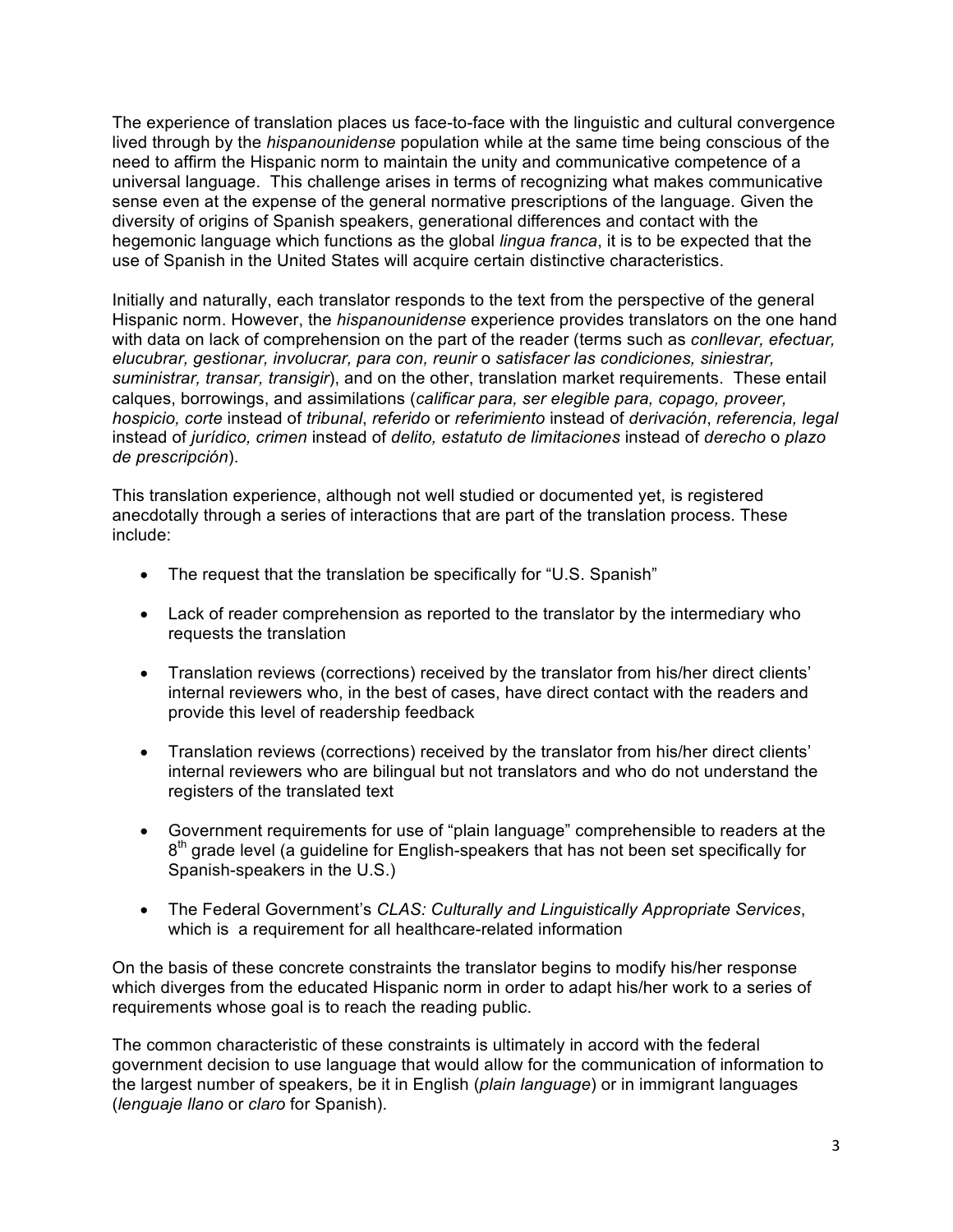### **Specifics of Translation of Information and Communication**

Unlike literary translation, which encompasses cultural complexities and cultivated linguistic registers written for educated readers, informative and communicative translation is driven mainly by the functional goal that we have called "operative functionality"<sup>4</sup> (translations adapted to a reading-comprehension environment that empowers the reader to function in a given context) and its major focus is a hypothetical reading comprehension in order to guarantee an effective communicative act. We translators assume that readers have a passive knowledge of language which allows them to recognize texts that lie outside their usual repertoire. In this manner, translators become an active player in the bilingual society by enlarging the lexicalsemantic capacity of the Hispanic norm according to the assumed reading comprehension of the majority of the *hispanounidense* population.

Laura Godfrey, director of GobiernoUSA.gov and corresponding member of the North American Academy of the Spanish Language (ANLE per its Spanish acronym), presents a classic example of operative functionality: a translator may translate "Federal Citizen Information Center" as "Centro Federal de Información para el Ciudadano." The translation is linguistically correct but the message excludes immigrants who are not American citizens in the sense used by the U.S. Citizenship and Immigration Services. The translation that correctly applies the principle of operative functionality is "Centro Federal de Información para el Público."

In this way, through translators' experience−that particular "know-how" that cannot be categorized as easily as current automation and systematization projects would like it to be−translators become the acting party in the bilingual community they simultaneously interact with and condition (normalize and prescribe the norm). A translator who chooses a functionalist strategy proposes terms that transcend the limits of the general Hispanic norm, while maintaining the norm in syntactic, orthographic and grammatical expressions. That is, he/she operates within the boundaries of the language.

The reality of our translation experience finds an echo in today's translation presentations that question prescriptivist theories. Amalia Rodríguez Monroy proposes "a theory of translation that urgently needs to align itself with a discourse theory aimed at facing the challenges of meaning. And the challenge lies, in our view, in a theoretical approach to the problems posed by the cultural text: a possible starting point which requires, nevertheless, *crossing the frontiers of the text, in order to get closer to what is real in the discourse and to what is real in the translation experience* (bolding is ours). The path, as the father of translation knew only too well, is not straight. It requires its detours, since passing through what is real ends up referring us to another text: the text of our experience."<sup>iii</sup>

### **Linguistic contact and cultural convergence**

 

In linguistics we find a specific focus that contributes to the understanding of the translation process in the *hispanounidense* society. In his brilliant article on conceptual convergence in U.S. Spanish, Ricardo Otheguy<sup>iv</sup> analyzes the influence of U.S. English on the discourse of *hispanounidenses*. But first he takes the precaution of clarifying the classic division between language and speech: "the distinction between *language and speech* must be kept in mind (...) otherwise, it is impossible to frame in a coherent manner any question of a linguistic nature, among them the presence of systematic English features in the Spanish of the United States." (Otheguy, p. 130).

<sup>&</sup>lt;sup>4</sup> El español de los Estados Unidos, un nuevo punto de partida, Molinero, p. 12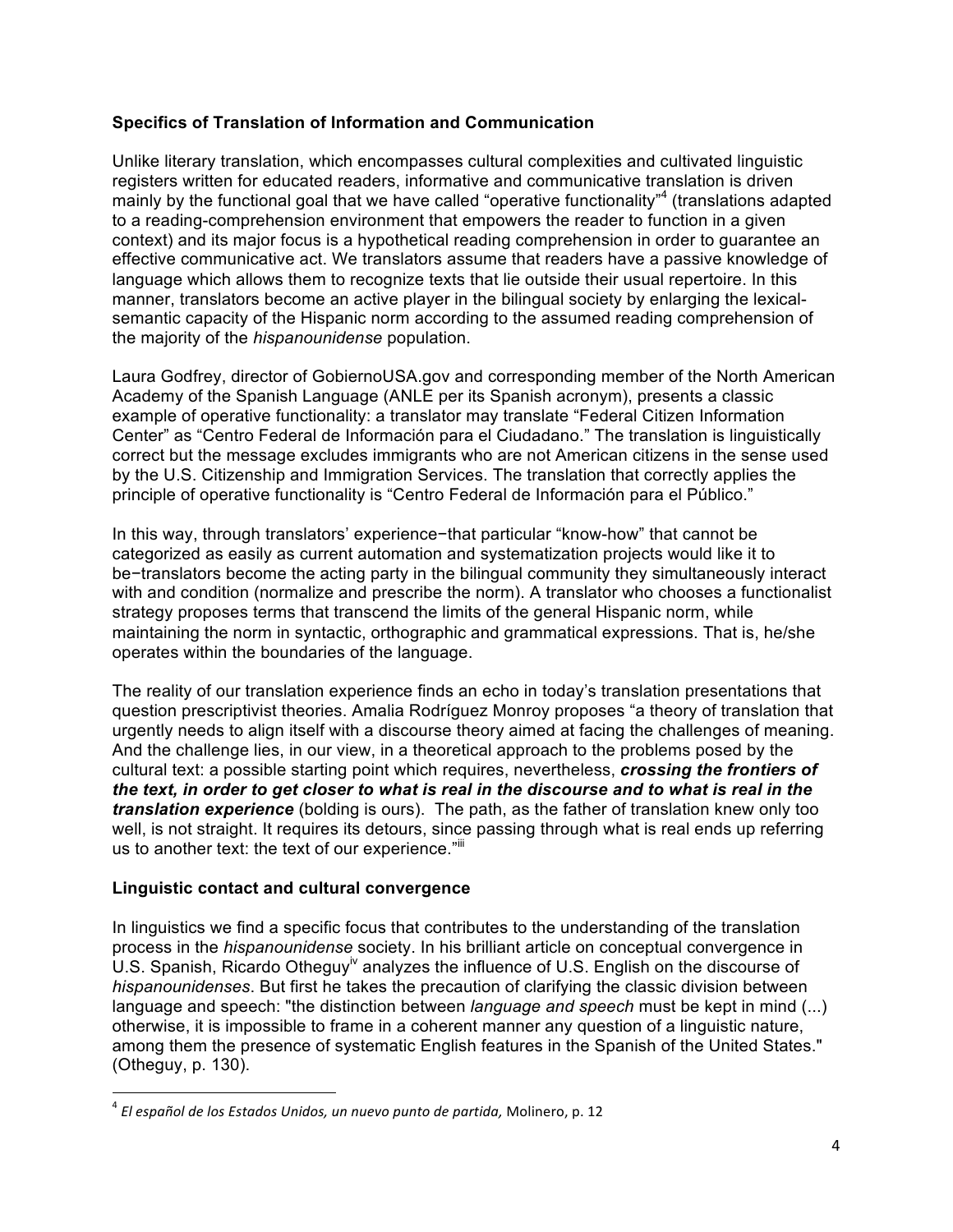He clearly explains that one cannot speak of an influence on language in the case of anglicizing discourse, that is, language use: "(...) to answer the question of the influence of English over Spanish, what we must decide, on a case by case basis, is if what is behind *the culturally Americanized discourse* that one frequently hears in the United States, is a *structurally anglicized* language*.* They are two different questions, and a large part of the prevailing confusion, and of the insistent reference to mixture and Spanglish, is due to confusing one thing with the other." (Otheguy, p.132). In the speech phenomena where one can detect the presence of "discursive contents" of American English, Otheguy recognizes a spontaneous "translation" act.

When those contents are also registered in written Spanish, the phenomenon of "conceptual convergence" described by Otheguy in our opinion generally has the character of *intentionality.* 

"When language and the culture that govern conceptualization are not synchronized, we frequently find this adaptation through conceptual convergence, using the language of a community but carrying out the references, describing the scene, through the conceptual contents of the other." (Otheguy, p. 139). He provides an example in the case of a Spanish journalist who, in writing "*Secretario de Estado,* does so resorting to concepts formulated in a different manner because they belong to another culture (that of the United States), and **resolves this cross between language and culture by practicing conceptual convergence** (bolding is ours). The same thing happens to the *New York Times* writer, but in reverse. He is writing in English *President of the Central Bank*, but he does so about concepts belonging to a culture not that of the United States, and he decides to adapt himself to the conceptualizations of that other culture." (Otheguy, p. 138).

In the first case, the equivalent of the target culture would be *Ministro de Relaciones Exteriores,*  and in the second case it would be *Chairman of the Federal Reserve.* In other words, "what the journalist has done is to import content elements of American culture (its conceptualization of the job description), not structural lexical elements of the English language. The cross between language and culture is resolved, in all these cases, through discursive-cultural adaptation, without cognitive-linguistic adaptation." (Otheguy, p. 140). This is a case of "foreignization," using the terminology of Venuti<sup>v</sup>, who also separates himself from the traditional or "domesticating" theory of translation equivalence. It is very interesting to observe this incidence outside the bilingual society, obviously due to the impact of English in the globalized broader Spanish-speaking national cultures.

Another aspect of this influence and cross between language and culture consists of recognizing the "cohesioning element" of lexical borrowings of English origin that are shared by all *hispanounidenses*, which thus confirms our observation that English has a positive influence for the Spanish of the United States.<sup>5</sup> Otheguy also verifies the reality of the convergence of speakers from different national origins in such far-flung points of the United States as Houston and New York City, as revealed by studies on dialectical leveling. Such congruencies and leveling are also registered in written Spanish, in large part a product of translation, especially in nationally-distributed texts such as the Spanish-language websites of the federal government and those of all types of business.

<sup>&</sup>lt;sup>5</sup> El inglés es un factor unificador del español [en EE. UU.]. *Hacia la norma lingüística del español de los Estados Unidos,* L. Molinero, Glosas, Volumen 7, Número 3, ANLE, p. 11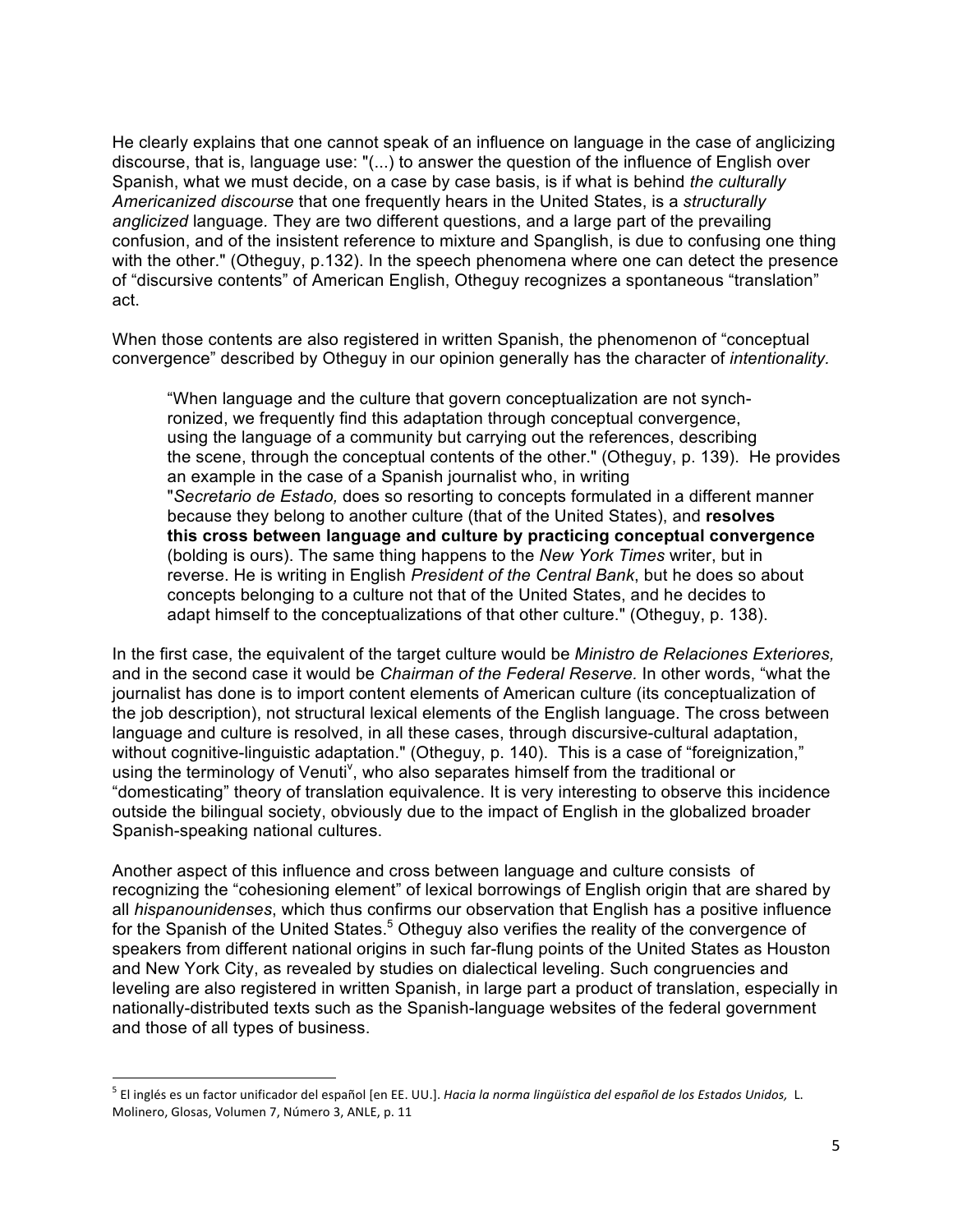Otheguy, furthermore, provides an important characterization of the *hispanounidense* bilingual community. He points out that in the case of Spanish speakers in the United States, "the conceptual convergence we observe between, say, *day care center* and *centro de cuidado diurno*, or between *life in prison* and *vida en prisión*, does not encompass two different social or geographical contexts, or even two different people, but rather **takes place, in its early stages, within the mind of the same bilingual (from where it is later disseminated to the rest of the community), who belongs simultaneously to two communities**." (bolding is ours). This situation of the bilingual society is not at all transferable to that of any monolingual country, and is what explains the idiosyncrasy in the use of language and **the leadership role of the translator** and the communicator who write in Spanish in this country.

#### **Factors that condition the exceptions to the general Hispanic norm**

The professional translator, and in many cases the journalist, does not go to the extremes of conceptual convergence in speech that, as recognized by Otheguy himself, ends up sounding like a "bad translation" to the ears of Spanish speakers of monolingual countries, but he/she does make decisions regarding lexical innovations that can broadly be differentiated in three areas of transformation or deviation from the general norm, as illustrated by examples taken from translations for the US public health system, one of the biggest consumers of translation:

- 1) cognates (previously "false cognates") that spread systematically and become part of the spontaneous vocabulary of bilinguals exposed to the terminology of public health institutions, such as *admitir* instead of *ingresar al hospital*, *condición* instead of *enfermedad* or *afección, referimiento/referido* instead of *derivación*, *remisión* or *recomendación, elegible* instead of a periphrasis such as *que reúne las condiciones para*, etc.
- 2) words that require new meanings due to their specific connotations and functionality within the public health system, such as *hospicio*, *cuidado primario/proveedor de atención* de salud *primaria, dieta balanceada* instead of *equilibrada*
- 3) words or expressions that replace others so as to avoid social costs perceived as negative, such as *persona con sobrepeso* to avoid *persona gorda, labio hendido* to avoid *labio leporino*, *persona con diabetes* to avoid *diabético*

In all these cases there is an awareness in the translator's consciousness of what may be called "the gravitational weight" of American English in 1) and the social engineering of American culture in 2) and 3) above. This controlled advance of conceptual convergence in written discourse has such communicative power that even in the valued and respected work tool, Fernando Navarro's *Diccionario crítico de dudas inglés-español de medicina,* we find in many entries notes such as this: "For those who grant primacy to the criterion of frequency of use, it may be interesting to know that, due to the pressure of English, the use of 'admisión' in the sense of 'ingreso' (especially in the expression "Servicio de Admisión") is, in practice, already so widespread in our hospitals that few reviewers would feel justified in correcting it in a text for publication." As we can see, "the pressure of English" transcends not only texts but also borders, so that *estadounidismos* are not always exclusive to the United States, even if they originate in translations from American English.

#### **The notion of translation equivalence – Translation strategies: functionalism vs. formalism**

The traditional and current notion of translation equivalence consists of making the translation sound as natural as if it were a text written originally in the target language. This acquires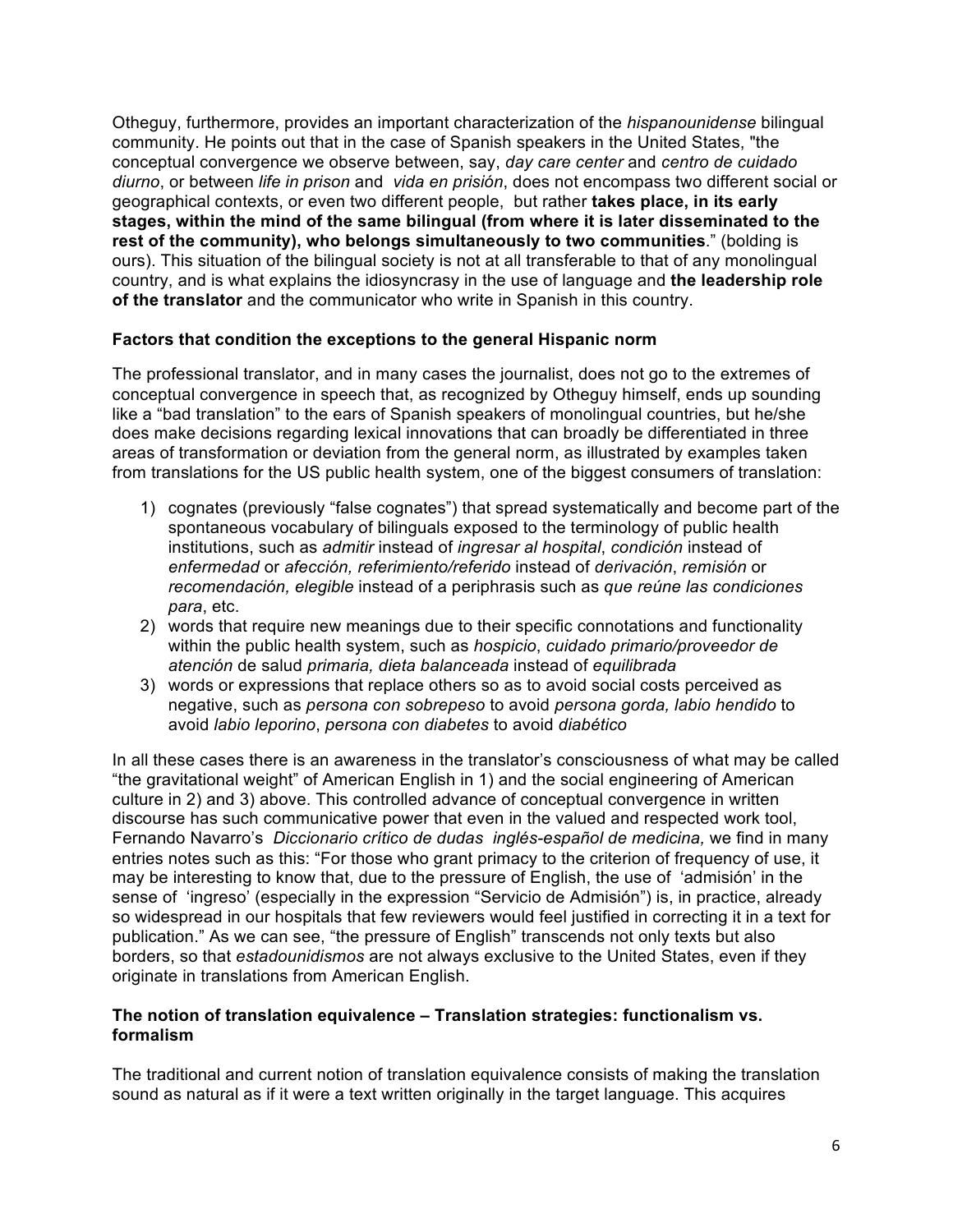differential nuances when the "target language" is not characterized by the homogeneity it has in any monolingual country, but rather by the heterogeneity of its speakers' diverse origins, and by the constant reference to the English of the predominant culture in the bilingual society.

As we have seen, in some cases, the reference to English is the best option for resolving the lexical-semantic differences of this population. It is not only a matter of finding a word close to the English-language referent, but of expressing the correspondence with the national referent, independently of the term's linguistic equivalence in other countries. A simple example is the translation of "agency" in the context of government entities, versus the variety of meanings in other countries: *dependencia, entidad, institución, organismo, repartición*. ANLE recognizes the *estadounidismo* "*agencia"* which has been used as a calque of English for many years and already is part of the normal *hispanounidense* vocabulary.

Many translation scholars recognize "the relative and flexible nature of translation equivalence" (Albir, 2001-2004, p. 223)<sup>vi</sup> which reflects the functionalist approaches that run counter "to the notion of traditional equivalence, of a prescriptive and linguistic character" (Albir, 2001-2004, p. 223). This writer recognizes the translator's responsibility in working with a text in function of its specific communicative capacity and considers that "when there are changes in function due to the goal of the translation, there is also translation equivalence;" in other words, the translator may adapt the text in order to guarantee its "operative functionality" (Molinero, p. 12). **This is the functionalist translation strategy**.

In the past thirty years there has been a change of viewpoint in favor of translation's cultural turn as opposed to the traditional formal, prescriptive approaches. In these debates between formalists and functionalists we are particularly interested in the turn "towards inductive approaches as manifested in the increasing use of linguistic typology in the last decades" (De lingüística, p. 16). The functionalism-formalism debate is resolved "[…] in field work, in obtaining the empirical data that will allow the affirmation or refutation of what would otherwise remain anchored in the terrain of theoretical or meta-theoretical reflection about language" (De lingüística, p. 16). This in the last analysis reaffirms the classic position of all the Academies of the Language: the people own the language. In the same manner, Molinero's proposal in *El español de los Estados Unidos, un nuevo punto de partida* is framed within these inductive approaches. Based on empirical information, it points out that "translation sets the norm and the backbone of the Spanish of the United States."

The reality of language contact, conceptual convergence, and the need for operative functionality of the bilingual society, all define a lexical-semantic typology characteristic of written U.S. Spanish. Nevertheless, this typology does not characterize the entire use of the language, but rather coexists with the linguistic norm of general Spanish which is commonly used in the entire country. The mission of the North American Academy of the Spanish Language (ANLE) is, therefore, to recognize these distinctive forms of the lexical-cultural experience, of transculturation, and of the traditions of written Spanish already rooted in this culture.

"The vision of the world of the speakers," which some translation scholars, such as Humberto Eco and Juan de Dios Luque Durán (De lingüística $\sin$ ) believe is quite difficult, if not impossible to transfer, acquires a special character in the United States. Here the target language operates functionally in the same cultural environment as the source language. Also, as we have seen, the bilingual person belongs simultaneously to two communities which have their point of contact in conceptual convergence, this being a powerful, singular circumstance that is nontransferable to the rest of the Spanish-speaking countries. **The notion of conceptual**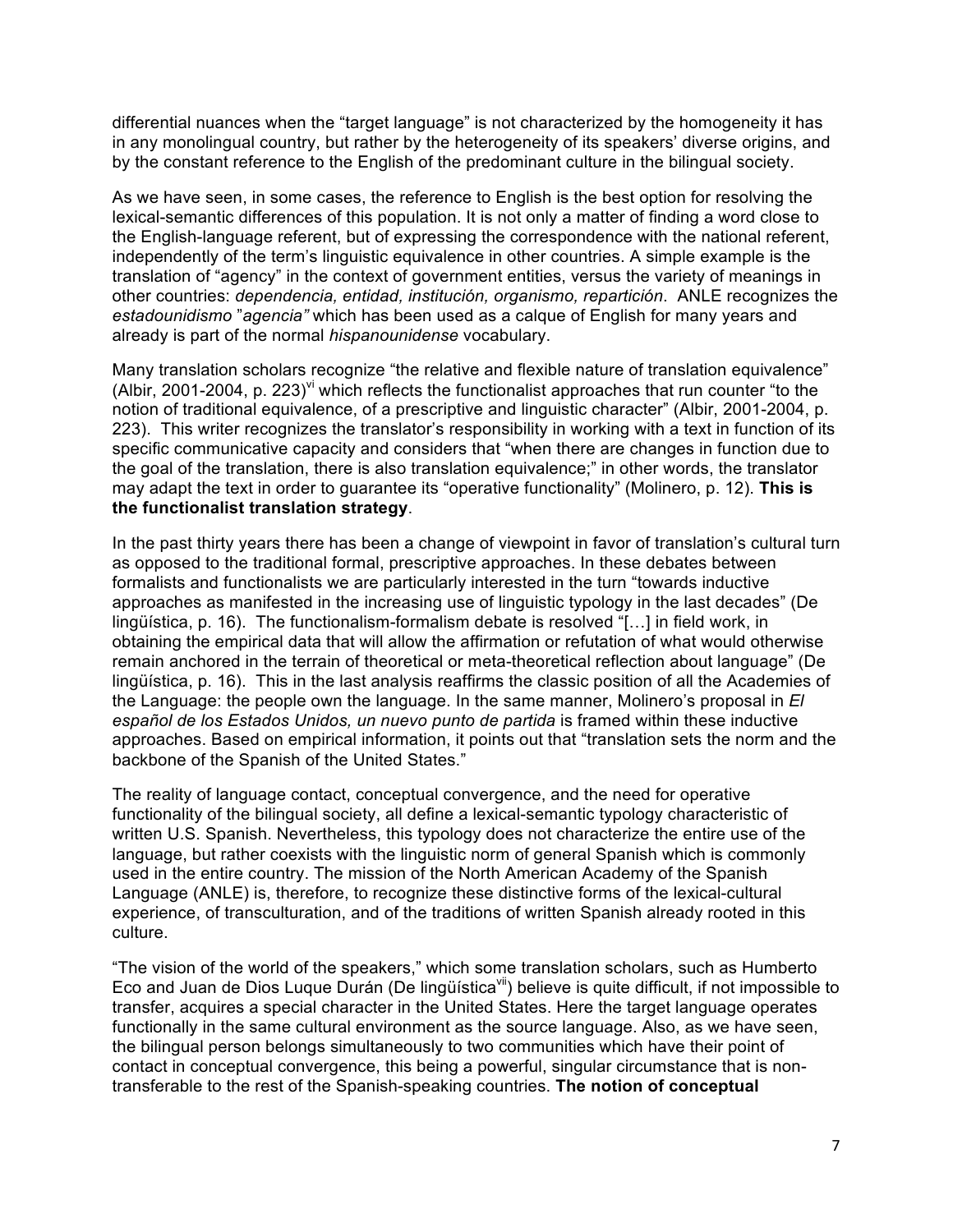#### **convergence demands the modification of the traditional concept of translation equivalence.**

Many translators still allow themselves to be guided more by the Dictionary of the Spanish Language than by knowledge of the actual linguistic environment. It is easier to translate from the prescriptive general norm than to move forward over terrain that is plagued with uncertainties. Many translators, in fact, fall into the trap of exaggerating their precautions in rejecting words that by now are considered correct translations, such as "versus" in the sense of *contra*, "americano" in the sense of *estadounidense*, "alfabetizar" in the sense of *ordenar alfabéticamente*, "asumir" in the sense of "dar por supuesto," and many others. Clearly, it is important to consult the dictionary, since it is constantly updated.

# *Estadounidismos*

Currently, the North American Academy of the Spanish Language registers and recognizes estadounidismos<sup>6</sup>, words that express the new reality of the use of the language in this country, something that will have a fundamental impact on translation equivalence in the United States. The translation into Spanish of information related to health, which is an integral part of every government public-health program, presents an excellent example of the generation of *estadounidismos*. It is interesting to analyze this process to the extent that it reveals deliberate decisions by translators who know perfectly well the alternatives presented by general Spanish in the dictionaries and reference works that compile established usage in Spanish-speaking countries. These *estadounidismos* are found in sources that are respected due to their good level of Spanish and public responsibility such as Medicare, the Centers for Disease Control and Prevention (CDC), Medline Plus (part of the network of the National Institutes of Health (NIH), and a large number of businesses and government agencies representing broad geographical distribution at the national level. Often the *estadounidismos* are used in the same text together with traditional words, such as "enfermedad" and "condición" (as translation of "condition" in the sense of illness or health problem, rather than its traditional Spanish meaning of "state of being"), which shows the transitional phase in which the *hispanounidense* vocabulary currently finds itself.

# **Conclusions**

While the federal government's proposal for plain language communication is important to guarantee the greatest possible reach of information, translators grapple with many questions that can be answered only through disciplined and interdisciplinary studies.

Current plain-language directives for the English-speaking population are based on studies of reading comprehension at the national level. These have identified the lexical and syntactic limits that make possible the best fit between the message and its intended audience. In contrast to this situation, no such formal studies have been done to date among Spanish speakers/readers. However, we do have a few guideposts to point the way: the work done by some linguists on bilingual reading ability and the anecdotal experiences of translators. We should build upon them to determine the most effective way of communicating with the average *hispanounidense*.

In 2014 the federal government communicated to ANLE the need for a collaborative project focused on plain language. We have seen that the experience of translation and written

 $^6$  Word or use characteristic of spoken Spanish in the United States of America. (DRAE)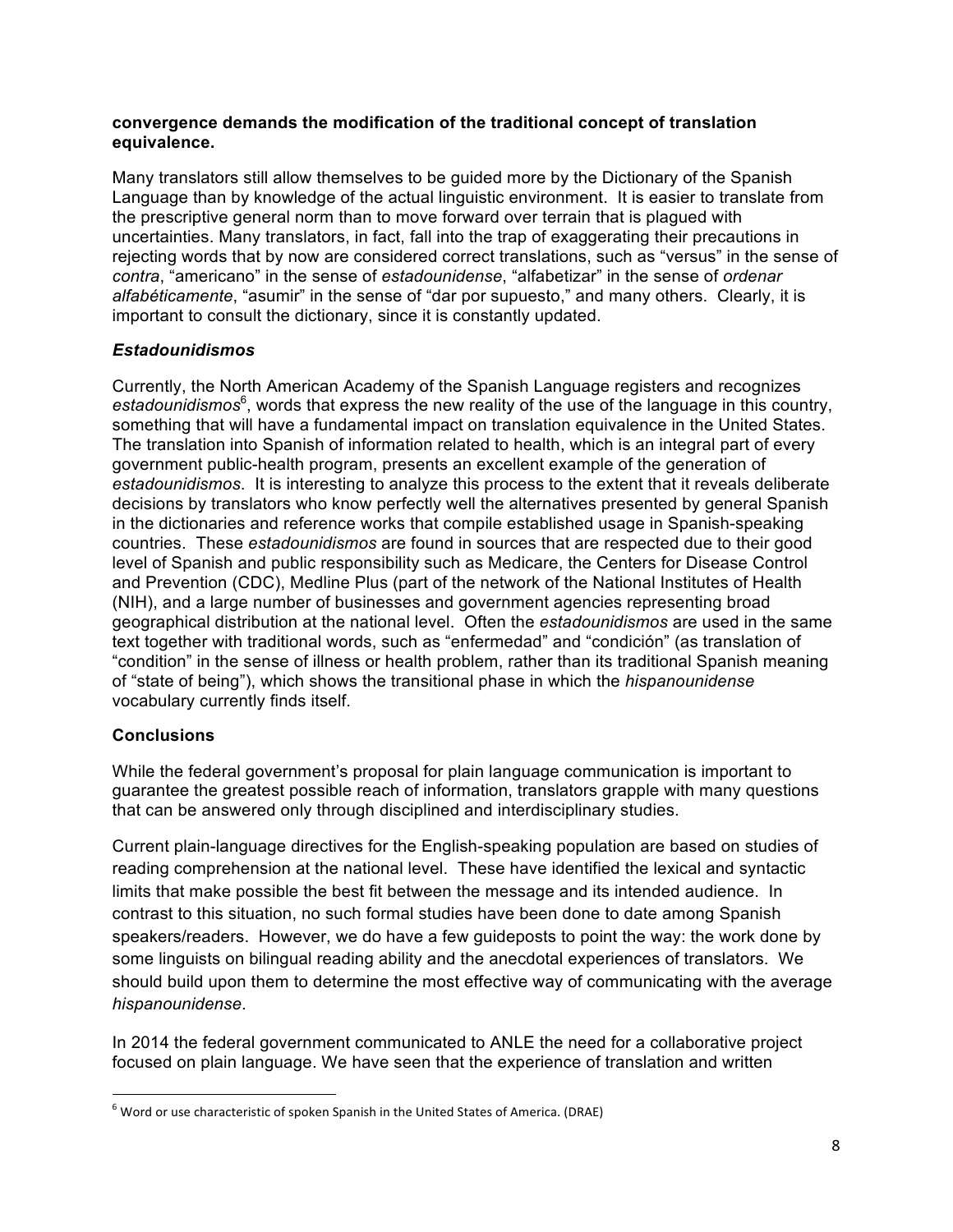communication raises the issue of reading comprehension, which ultimately is a key factor in determining a plain-language vocabulary. Research on the issue of reading comprehension will allow translators and other communicators to find the style and vocabulary to achieve effective communication. This study is particularly important in a population that originates in different Spanish-speaking countries, whose educational level in Spanish is not homogeneous and often limited, and whose use of language in this country is modified by constant contact with English.

The challenge of the plain-language project is now being met by the creation of The Research Institute of United States Spanish, Inc. (RIUSS). RIUSS has set out a comprehensive corpusbased program that includes registering *estadounidismos* and documenting the principles of functional communication in concert with government agencies and the private sector, and the fundamental issue of reading comprehension in key areas of information and communication.

We are confident that the results of these future studies will serve as a reference, not only so that translators may find new translation equivalents, but also in the areas of the teaching of Spanish and of translation in the United States.